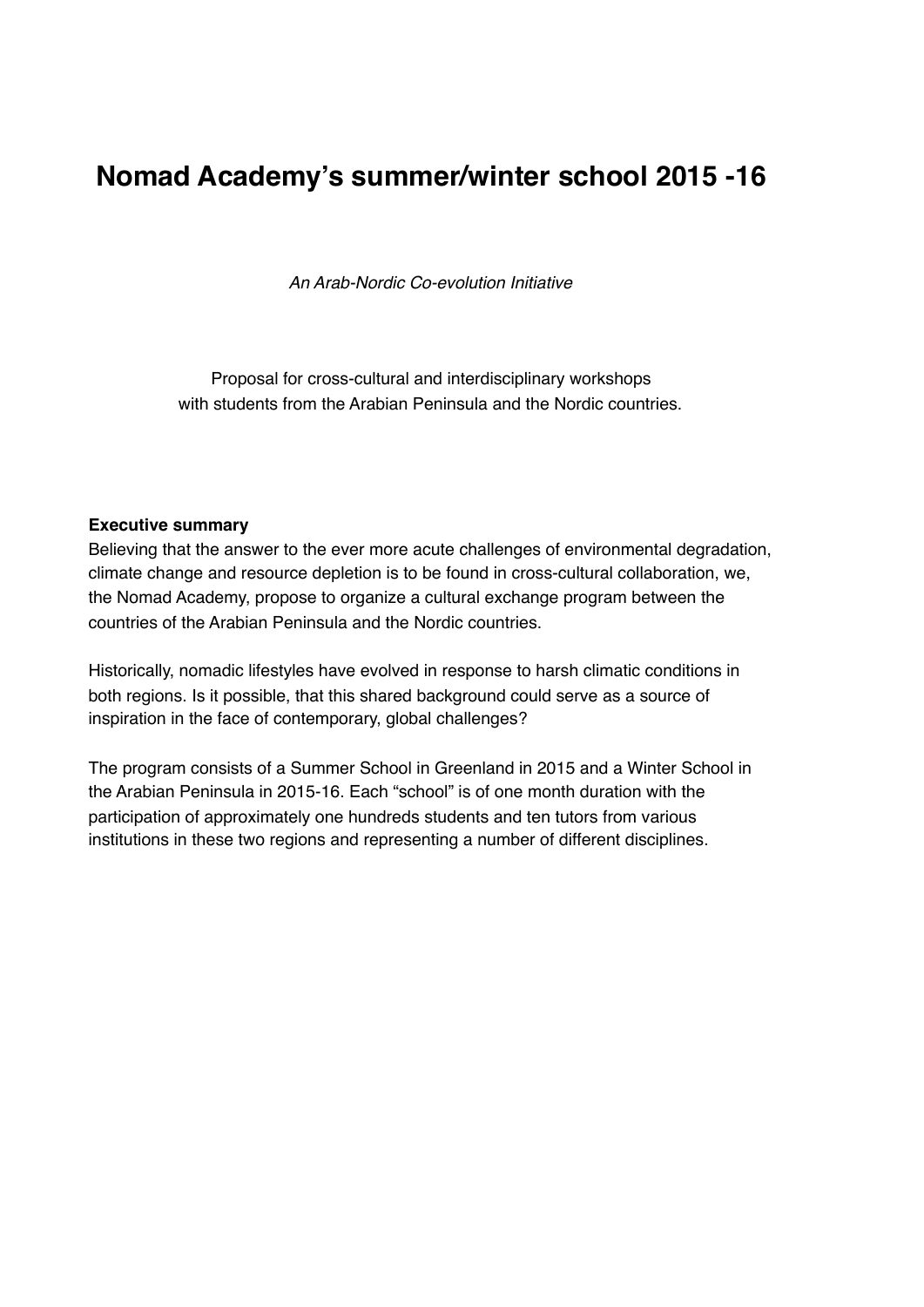## **1. Project description**

#### **Title**

"Migrating Cultures and Resilient Communities"

#### **Hypothesis**

Cultural migration may stimulate the exchange of ideas, knowledge and experiences that can help make local communities resilient to global challenges.

#### **Objective**

The objective is to enable students from various disciplines and with different cultural backgrounds to meet and interact in order to promote mutual understanding and new cross-cultural and interdisciplinary forms of collaboration; to develop professional networks and opportunities; and to contribute to the discussion of the future development of the two regions.

#### **Format**

The Summer School and Winter School will each be of one-month duration – one in Norden during the summer of 2015 and one in Arabia during the winter of 2015-16.

Each "school" will be kick-started by a two-day inspirational symposium with opportunities for social interaction. This will be followed by four weeks of collaborative and interdisciplinary workshops, which will include research and discussions of various topics and production of essays, reports, performances, project proposals, installations, documentaries etc. Each workshop will consist of approximately 20 students who will be guided by two tutors (one from an Arabic country and one from Nordic country).

The four-weeks workshops will also include excursions and various social activities. The results will be presented and evaluated at a one-day conference at the end of each "school" with invited special guests, critics and speakers.

Each "school" will be hosted by a local institution.

#### **Communication**

The outcome of the two "schools" will be communicated through an exhibition, a publication and a documentary, which will be produced in collaboration with regional and international media partners.

The results will also be published online (nomad-academy.dk)

#### **Participants**

About 100 students who will be selected from Arabic and Nordic partner institutions for each of the two "schools". Each student will pay a fee of 1.000 EUR. In addition, there will be about 10 tutors and a small team of organizers.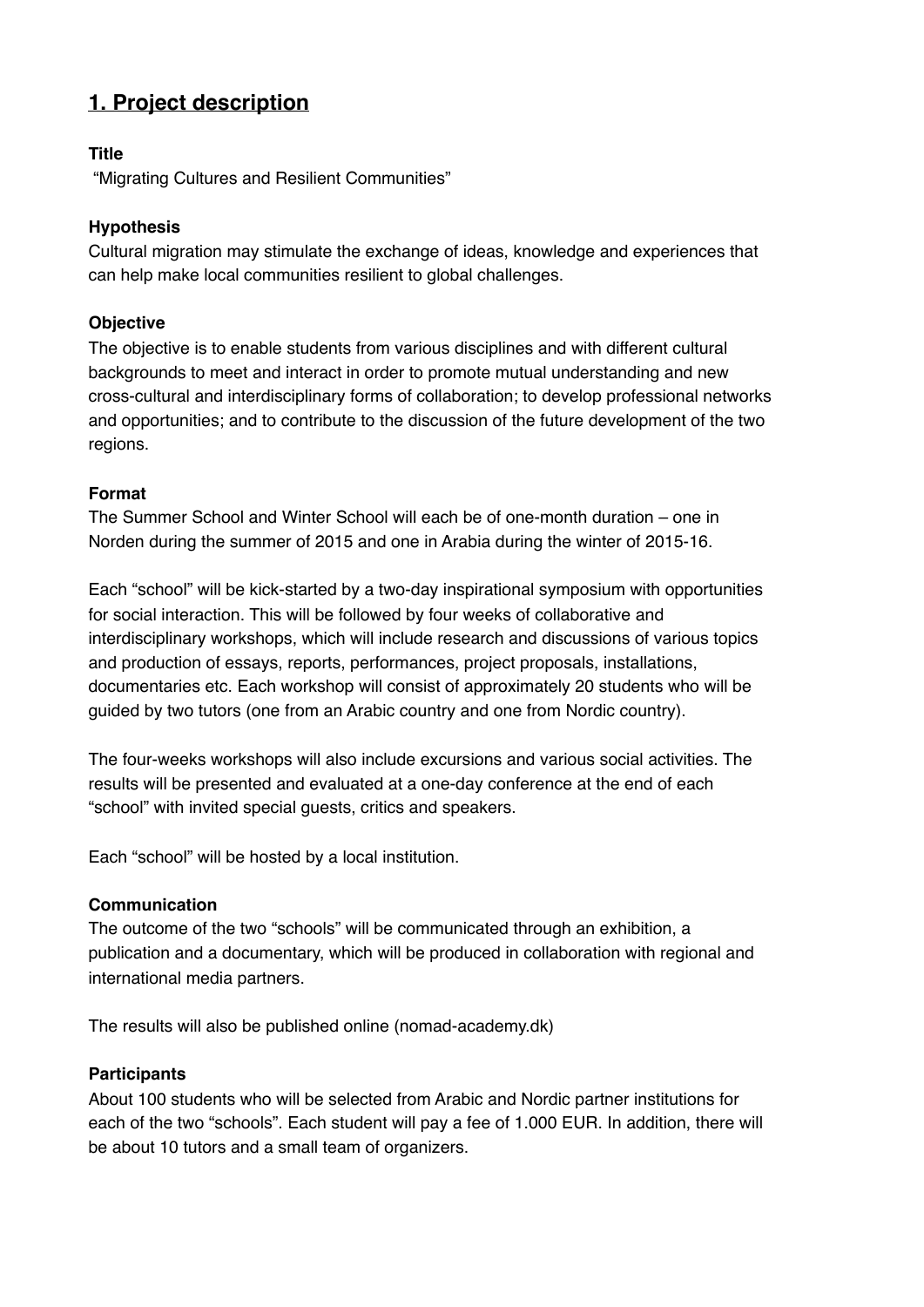#### **Accommodation**

The participants will be accommodated in youth hostels, camps (tents/igloos) and, if possible, privately.

Host institutions provide space for workshops and some equipment.

#### **Organization**

Organizer: Nomad Academy

Director: Henrik Valeur

Host institutions: The University of Greenland and (The American University of Sharjah)

Partner institutions: Schools of architecture, art, film, literature and music as well as faculties of humanities and natural science in the Arabian Peninsula and the Nordic countries (at least one institution from each country). The Nordic Institution in Greenland.

### **2. Background**

The Arabian Peninsula and the Nordic countries cover about the same amount of land area, which include some densely populated areas, larger and more sparsely populated areas, and vast uninhabited areas.

Historically, the people of these two regions adapted to some specific environmental and climatic conditions and in so doing developed some cultural characteristics that came to define the people living there.

The harsh climate and environment made traditional agriculture difficult and fostered tribalbased societies and nomadic lifestyles with people depending on subsistent farming, fishing, hunting and herding, extensive trading and conquering/plundering.

While some people maintain these lifestyles (the Bedouins, the Eskimos and the Sami people) others have experienced extreme lifestyle changes in the transition from traditional to modern societies and from cultures of scarcity to cultures of abundance.

Traditional means to survive in harsh conditions have largely been replaced by modern technologies, which make life more comfortable but which may also adversely affect the environment, the climate and the resources.

As the challenges of environmental degradation, climate change and resource depletion become ever more acute, people may learn from each other and from their own past about how to live in harmony, rather than in conflict, with nature - even if they live in modern urban settings.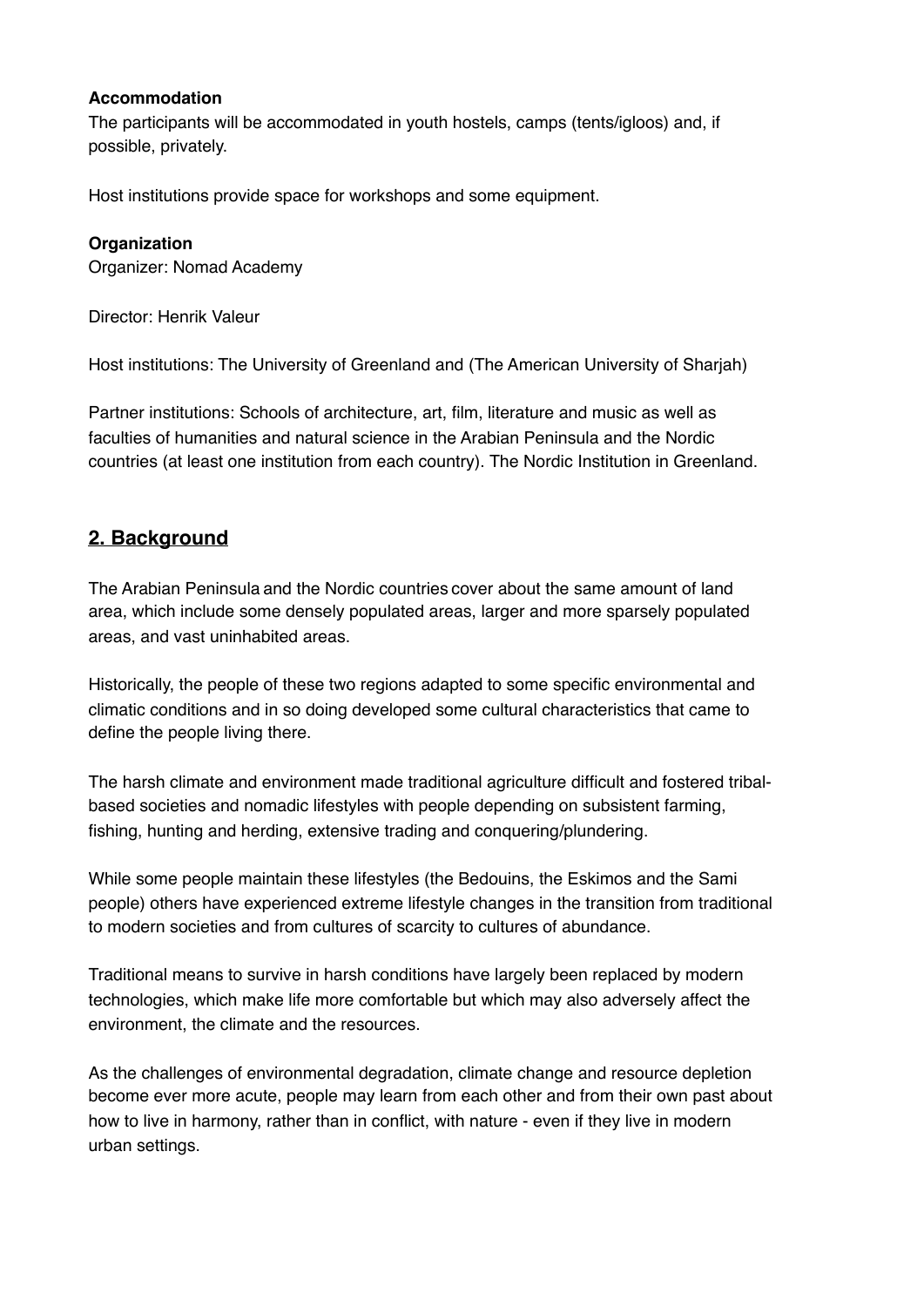Another common characteristic between Arabia and Norden is the migration of people into, out of and between these two regions. Those people - migrant workers, refugees, expats etc. who might be viewed as modern day nomads - bring different cultures with them.

It is believed that understanding one's own culture is a precondition for understanding and appreciating other cultures and therefore for a successful integration of people with different cultural backgrounds.

This may be another reason to meet and learn from each other.

It is hoped that this meeting of modern day nomads may contribute to the creation of culturally vibrant and inclusive communities that are also more resilient to environmental and climatic challenges.

*"As we become more and more interconnected and interdependent, human development*  is no longer a matter of the evolution of individual groups of people but rather a matter of *the co-evolution of all people".* Henrik Valeur, 2014*4. About*

#### **Nomad Academy**

Nomad Academy is the result of an agreement forged in 2001 pertaining to an educationally related cultural exchange between the United Arab Emirate of Sharjah and The Royal Danish Academy of Fine Arts in Copenhagen.

Today, it is an international network of institutions and individuals, which includes artists, architects, poets and scholars from Arabia, Norden and the rest of the world.

The aim of Nomad Academy is to contribute to the solution of important global problems of our times by establishing meaningful interactions and cross-cultural collaborations based on mutual respect and equal footing.

Nomad Academy is based on a pragmatic approach with a strong focus on art as a special form of experience and tool in this context.

It was initiated through a meeting in 1999 between the visual artists Dorte Dahlin and Abdul Raheem Salem and developed in cooperation with Else Marie Bukdahl, former rector of The Royal Danish Academy of Fine Arts and the Sharjah Department of Information & Culture, UAE.

For more information, see: [www.nomad-academy.dk](http://www.nomad-academy.dk) **Henrik Valeur** Henrik Valeur is a Danish-born architect-urbanist.

He is the founder and creative director of UiD, a networking urban consultancy and a pioneer of participatory and collaborative design and planning. As the curator of the Danish contribution to the Architecture Biennale in Venice 2006, he conceived and orchestrated "CO-EVOLUTION: Danish/Chinese Collaboration on Sustainable Urban Development in China", which was awarded the Golden Lion for Best National Pavilion.